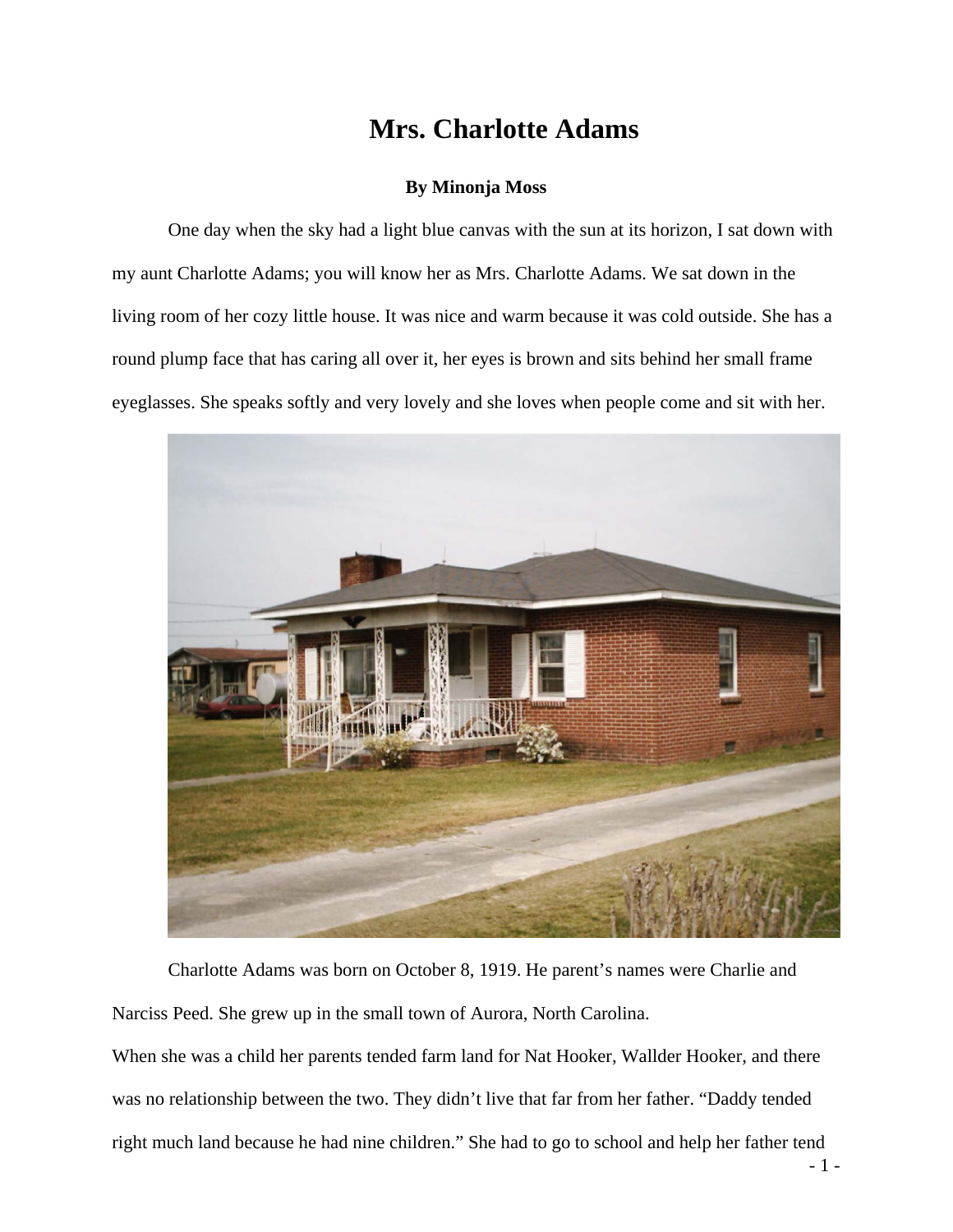the land. She attended S.W.Snowden, and she attended there until the  $7<sup>th</sup>$  grade when she had to drop out. When she dropped out she had to help her father (Charlie) work on the farm. She had two sisters that also had to drop out to help on the farm. The other children were not old enough to work in the farm. The school was smaller than the school is now. It was about four different teachers in the building that she was in and they had "right many students in the building." She told me that when she was in school her favorite subject in school was spelling and math. She loved going to school. They only thing that she didn't like was that she had to walk two to three miles a day to get to school "even if it was sun shine or rain," because there was no buses. When she was in school she told me that she used to play baseball, ring around the roses; hop scotch, "running right down behind one another to see who could run the fastest." That was fun to her. She said that there are some differences now from back then seeing that children didn't have to walk to school and they had cars to get to school and where ever else they wanted to go. They only had one school in Aurora then and now they have two schools. And they aren't cold when they get to school because they don't have to walk two or three miles to get to school in the winter. If they weren't on time they would get into trouble. For example, they would get a wiping or they had to stand in the corner. "That's all that I remember about punishment in school cause I wont that bad." Her parents, brother, and sisters and she lived on Peedtown road until their house burned down then they "move up the creek." Even when they moved her daddy kept on tending the farm and he tended for Mr. Hooker. Her father had to use a mule and plow to till the land before he could plant the crops. They had to get around town in a horse and cart or a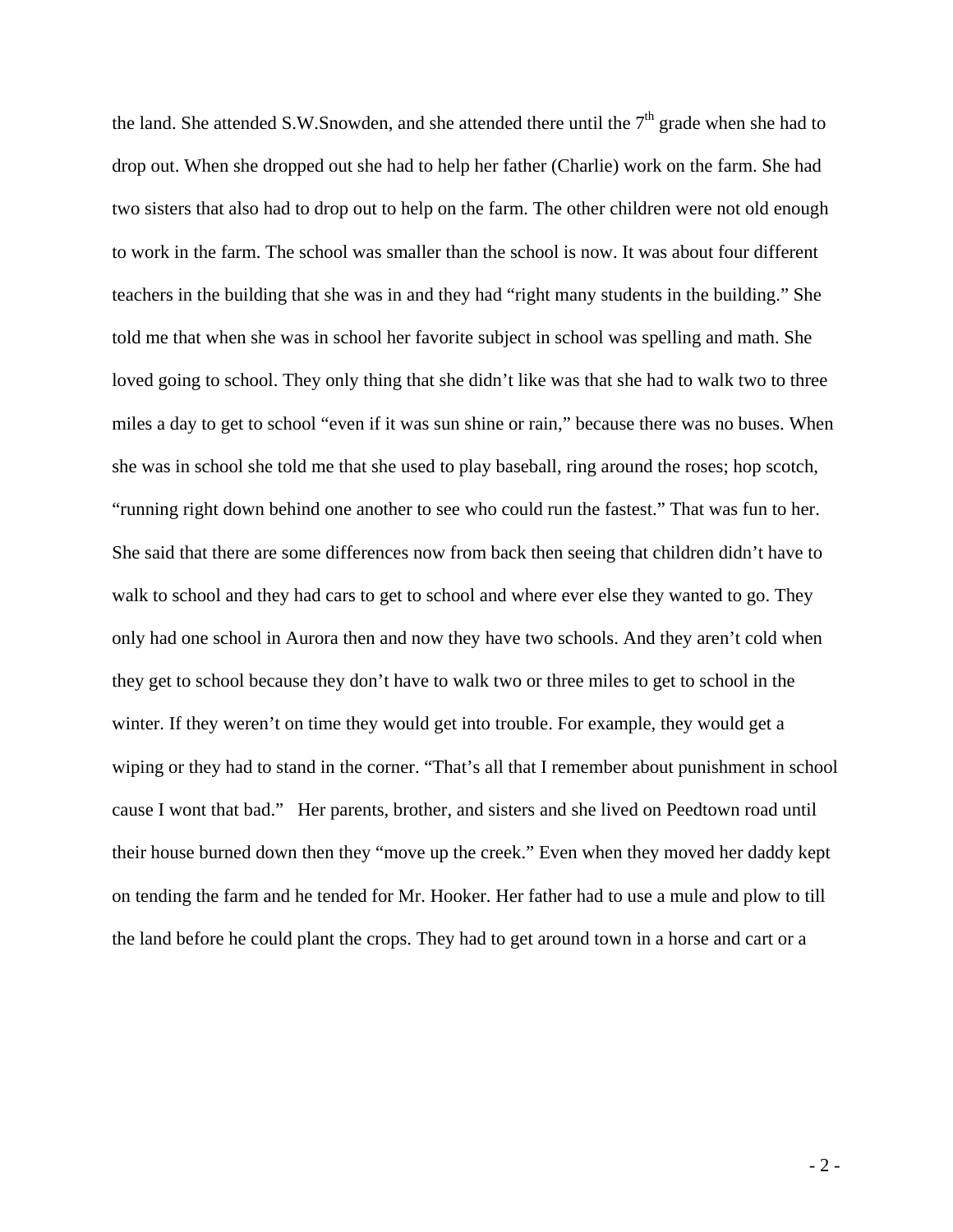horse and buggy. She said "very few people had cars."



## This is me enjoying the memory

Her mother did other work besides taking care of the family and working on the farm, she washed cloths for three different families and they were Broom, Hooker, and Bonner. That meant that Aunt Charlotte and two of my other aunts had to walk five miles to get the clothes then take them to Narciss (their mother) and she would wash them and fold them, then they had to take the clothes back to the three different families and that meant that they had to walk ten miles altogether, there and back home.

 They only had one boy and he was the baby of the family. So he didn't have to help out much on the farm that much. The girls were the oldest so they had to do the work that meant that they had to work on the farm a lot more.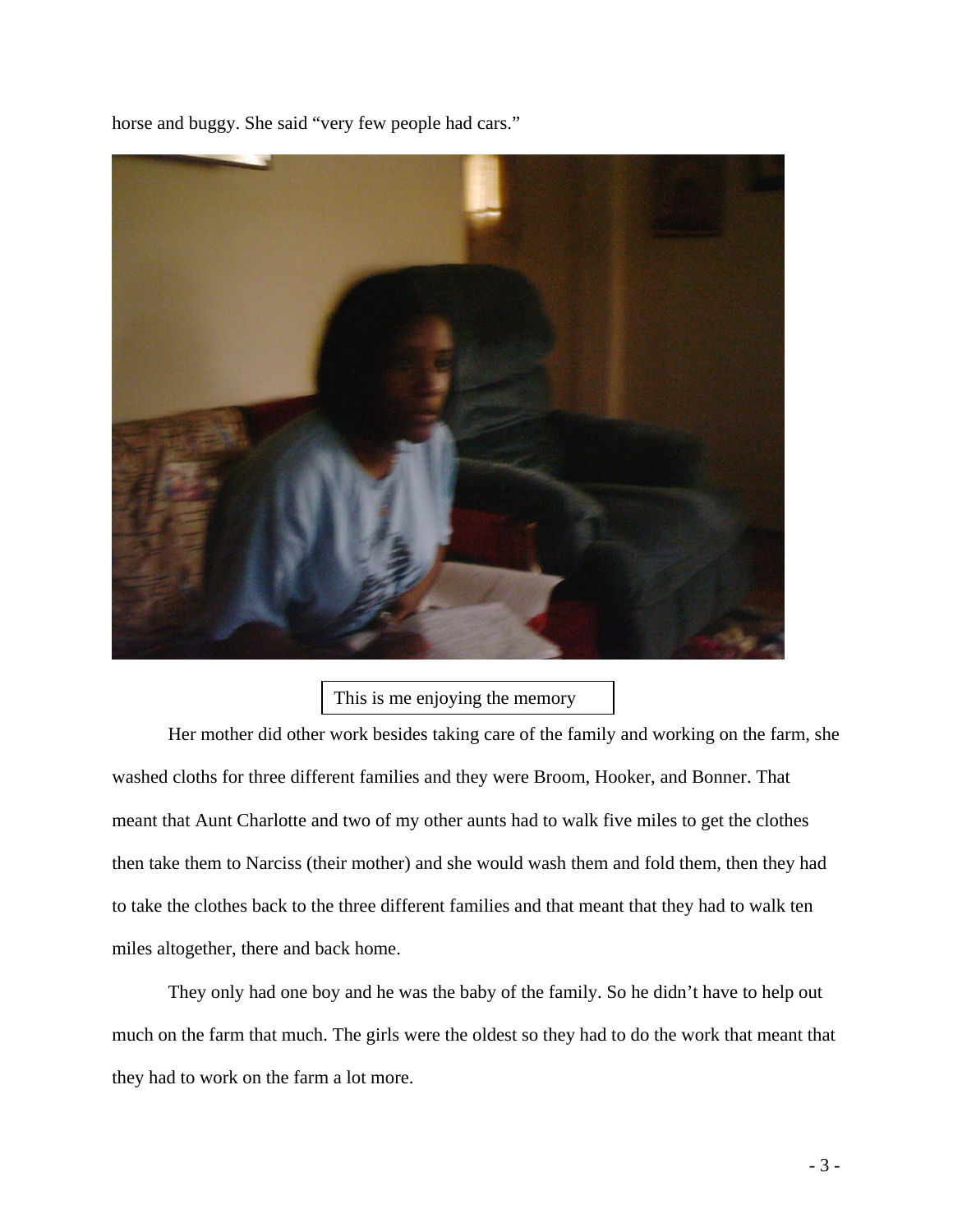When she turned twenty she went to Philadelphia. When she got there she moved in with her older sister and she started to work at a pants factory. She left her two kids with her mother until she came back. Her children's names were Mabel and Clarence and they both attended S.W. Snowden that is what they did while she She worked to the pants factory for about 5 years and then she moved back home. Then when she came back home she got married. She married a man named Ellis Hamilton.

 Mrs. Adams attended Wreeping Rachael Freewill Baptist Church. Aunt Charlotte was a trustee in the church for about three or four years. She ushered in the church and then she went to the choir until she got sick then she hasn't been in anything since then. The church is now called Peed Town Baptist Church. She attended that church since she was a little girl with her family.

Charlotte said back then white was white and black was black and that meant there was no mixing of the two. Blacks use to work for the whites in the kitchen, cleaning, and taking care of the children. Mrs. Adams use to work in the kitchen for a white family. She was single while she was working for this family.

Next she (charlotte) got married and began tending a farm. At this point the farms were not theirs (her and her husband) they tended for a man named Mr. Midgette. They grew corn, beans, white potatoes, sweet potatoes, cotton, and cucumber. She said it was about 35 acres of farm land. Not only working on the farm she had two small children that she had to raise, and then to add to all of this she worked at an oyster house and a crab house. She said that "she worked a many many of hours." The most of the week she worked at the crab or oyster house when she wasn't needed on the farm.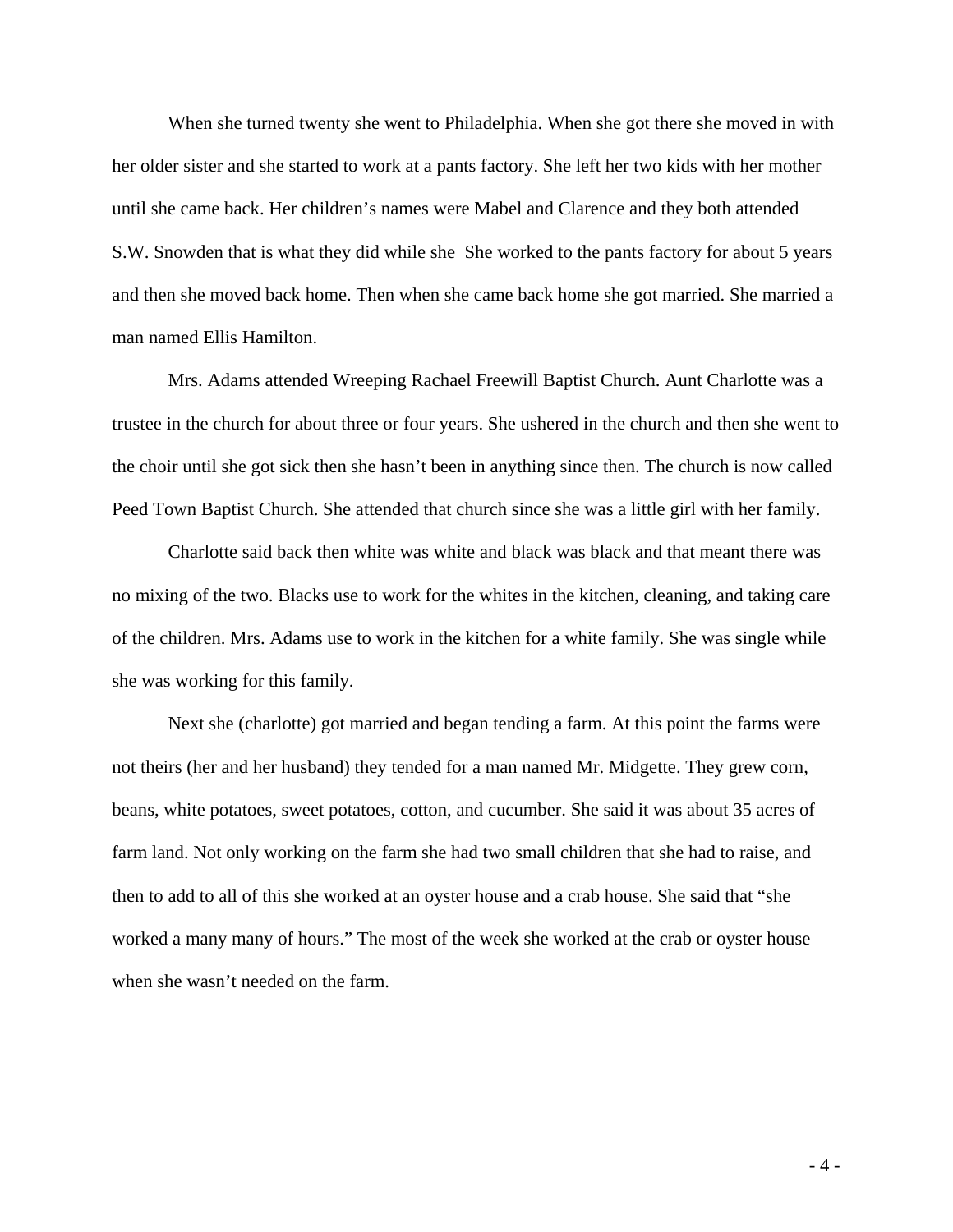

This was some of the land that she owned.

> Then she added hogs and cows to the farm. Right after adding the animals she brought the farm from Mr. Midgette. The cows were milking cows. She didn't sell the milk from the cows they kept the milk for the family and gave some to Mr. Midgette. The cows would feed off of an empty field. They would have babies and they would give them to Mr. Midgette. The hogs she kept until they reached 250 lbs then she sold them. They kept some of the hogs for the family. They made sausages, bacon and anything else they could get off of the hog except hog head cheese. The corn that was grown on the farm was grown just to feed the hogs.

> The reason that they had cotton was because her husband wanted to grow it. He wanted to grow it because you could get a lot of money for it and that help put things on the farm. Working with cotton they had to hire people to help to do the cotton because they weighed it out everyday to see how much they had. Aunt Charlotte and my grandmother, which was her sister;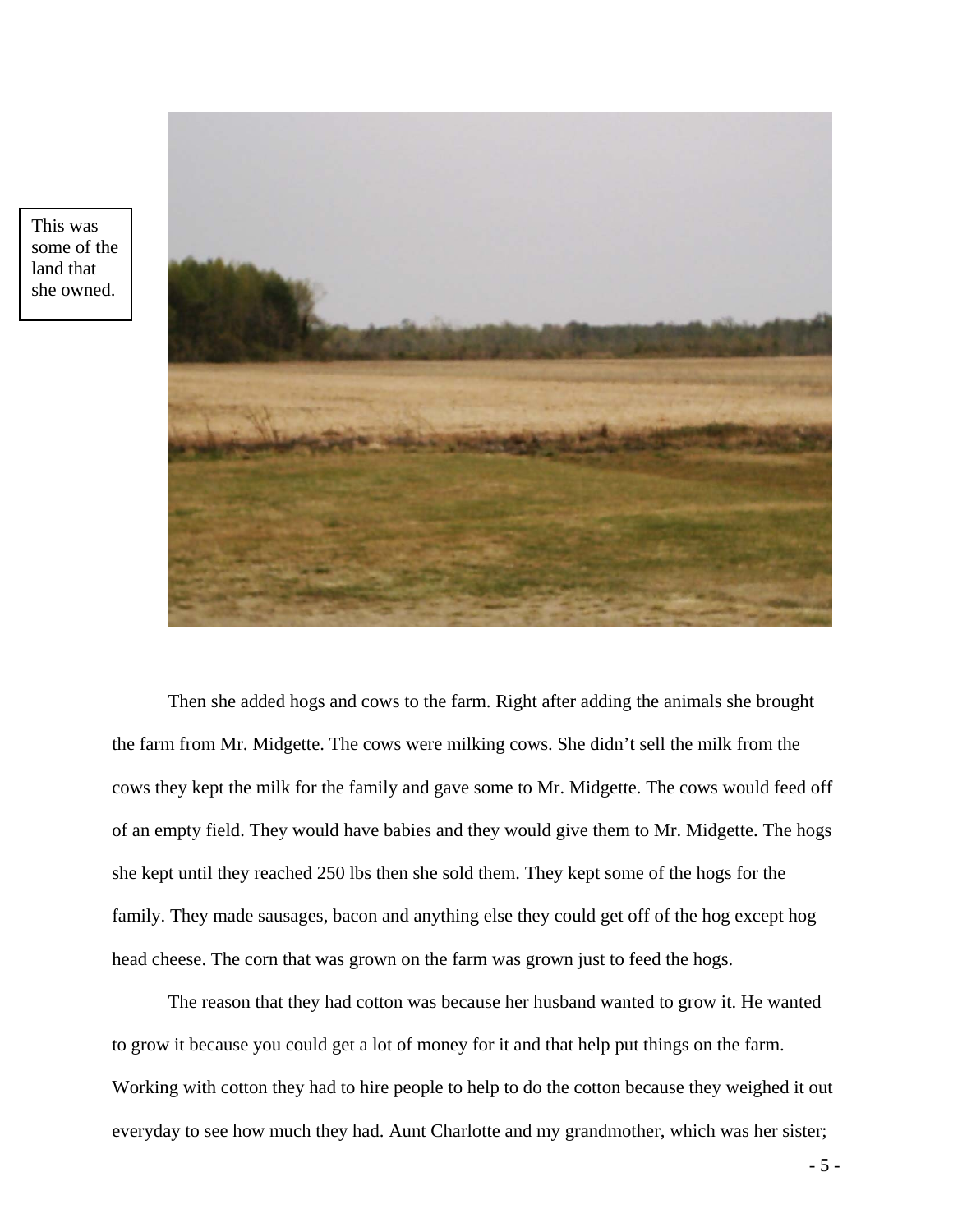her name was Minnie Moss worked together to make sure that the cotton was being picked correctly. Then the cotton was taken to the cotton gin, which was located in Washington, NC. It was put into bales and then they would leave after they were put into bales, because they would get paid at that point.

Everything that she grew she said except the corn she sold, which was used to feed the hogs. She also grew a large garden for her family and her sister's family. She told me that back then family was very close. Her and her sister took turns taking care of each other children. She said that today families are close but not as close like they use to be because people don't want to look out for each other, they just want to try to out do each other in many ways. She tended land for about fifteen years before she sold the land to Texas Gulf, which is now named PCS Phosphate. After she sold the land she went on to work at the crab and oyster house full time.



This is some of the land that she sold to Texas Gulf.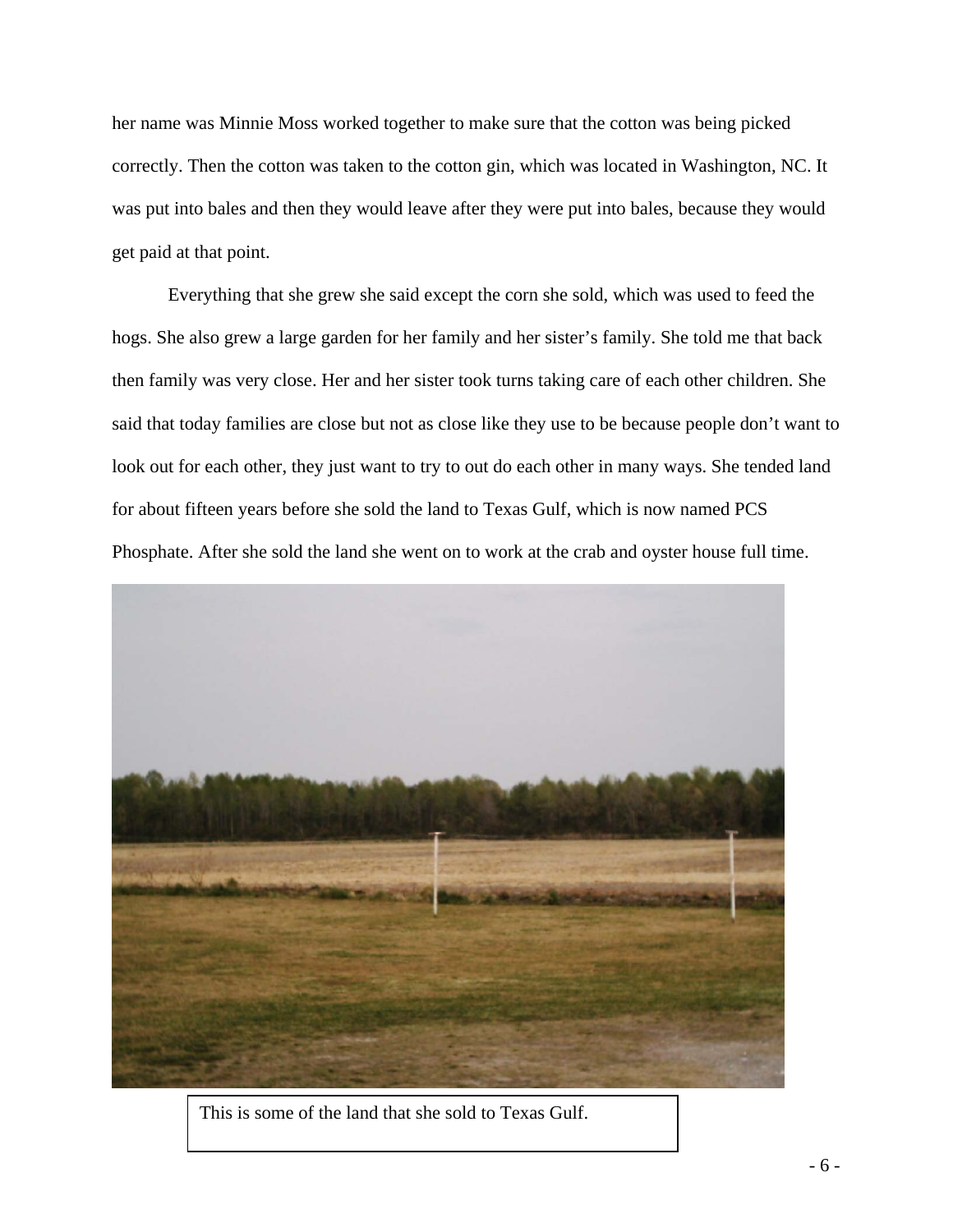She also said that she keep the garden that she had. That was fresh vegetables for the family. She told me that the vegetables were also used for family get to gathers. She remembers that when the whole family got together they had "a plenty of food.' They always went to different houses within in the family they always had fun and enjoyed the time that was spend with each other. She went on to tell me how back then family was a lot closer. Aunt Charlotte said that families back in the old days were closer because they helped each other in the farm, with the children and any other way that they were needed. Today the families don't do that much for each other they walk around trying to out do on another, and then when you need them they always come up with an excuse to not have to help you do something.

Her children once they got older started there own families. Her daughter (Mabel) had eight children and she worked on a farm then when she left the farm she went to the crab house and worked there. Her son (Clarence) went to work at Texas Gulf, which is now called PSC Phosphate. He got married and had four children. They all live close together and they still share that bond that has been in the family for many years. Even when her children got older and had their own children she kept on growing her garden until her husband died. Then she stopped growing a garden.

A year or so later after her husband Mr. Ellis died she remarried a man named Oscar. Mr. Oscar worked at the school as a janitor. He didn't do any kind of farming just work at the school. Aunt Charlotte gave up all of the farming and worked at the crab house and oyster house until she "took off and got sick."

She enjoyed working at the crab house, and oyster house and farming. "All the things that I did I enjoyed." After she stopped farming she enjoyed taking care of house work. She also helped raise her grandchildren. She has twelve grandchildren, twelve great grandchildren, and

- 7 -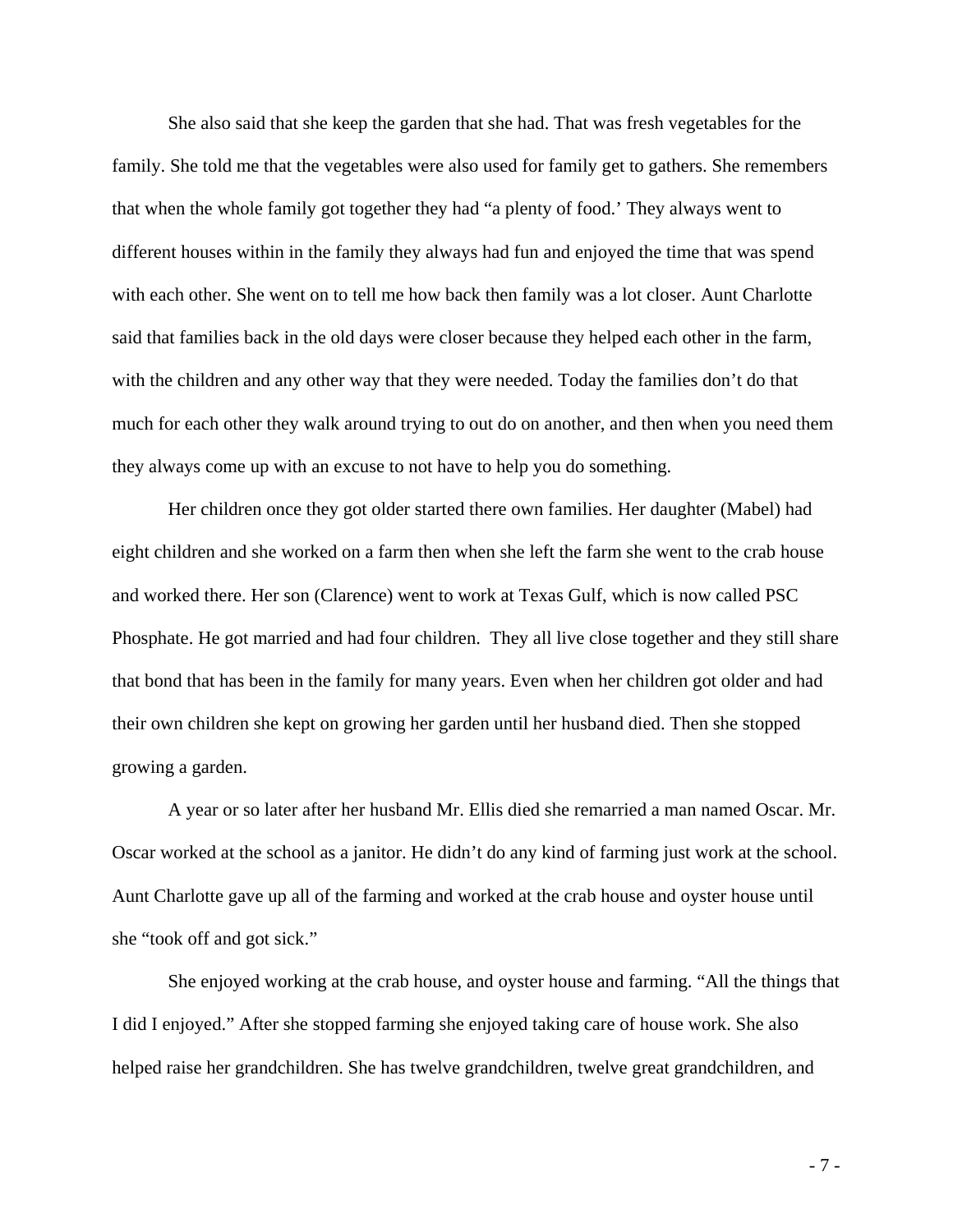she has nine great-great grandchildren. When they all get together every Christmas "we have a house full."

While talking to her grandson Stewart Ham, he was telling me how she used to tend land in a place that they use to call "new town". That was also land that Mr. Midgette owned and she tended it for a while. But when you go over to the "new land" they have now built house on it. Stewart how she raised animals and she had a cow named "Lil Sue." She was in a picking crab contest in Morehead City and she won a television. She was the fastest crab picker in the Aurora packing company. She tended two gardens one behind her house and then one beside her daughter's house. Her house used to be two stories and then when they remodeled the house they took the top story off. He told me how she has two birthdays and that is because of the mix up within the court house. Aunt Charlotte said that she on celebrates the birthday in October.



Stewart taking a trip down memory lane